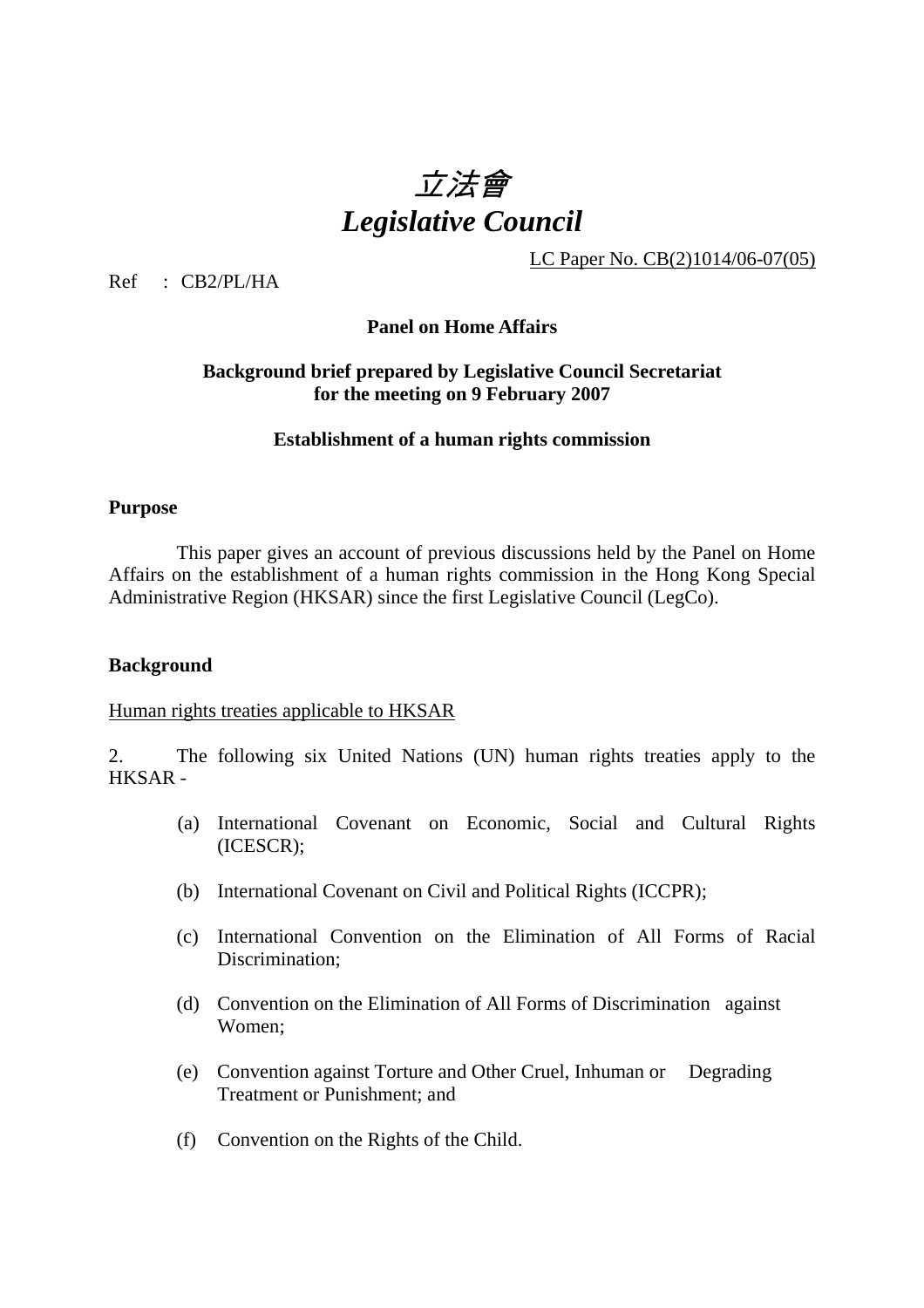3. The implementation of these six human rights treaties is monitored mainly through the UN reporting process. The HKSAR Government submits reports under the six human rights treaties to the respective UN Treaty Monitoring Bodies (TMBs) regularly. The Panel on Home Affairs monitors the submission of reports to UN under these treaties by the HKSAR Government and its progress in following up the recommendations made by the TMBs concerned.

Recommendations made by the UN Human Rights Committee (UNHRC) regarding the establishment of a human rights commission

4. The United Kingdom (UK) submitted its fourth periodic report in respect of Hong Kong under ICCPR to UNHRC in August 1995. In paragraph 10 of the report, it was stated that the Hong Kong Government had carefully considered the proposal of establishing a human rights commission in Hong Kong and concluded that it was not the best way forward in the particular circumstances of Hong Kong. In paragraph 22 of its Concluding Observations issued on 3 November 1995 after its consideration of the report, UNHRC recommended the State Party to reconsider its decision on the establishment of a human rights commission.

5. In paragraph 9 of its Concluding Observations issued on 15 November 1999 in relation to HKSAR's first report under ICCPR, UNHRC reiterated that it *"remains concerned that there is no independent body established by law to investigate and monitor human rights violations in the HKSAR and the implementation of Covenant rights"*.

6. In paragraph 8 of its Concluding Observations issued on 30 March 2006 in relation to HKSAR's second report, UNHRC *"regrets that the HKSAR has not implemented a number of recommendations contained in its previous concluding observations. It remains concerned regarding the limited mandate and powers of the Ombudsman, including its lack of oversight function of the police, and the Equal Opportunities Commission (EOC). The HKSAR should consider the establishment of an independent human rights institution compliant with the Paris Principles"*.

Recommendations made by UNCESCR regarding establishment of a human rights commission

7. UNCESCR considered UK's second periodic report under ICESCR on 23 to 25 November 1994. In paragraph 33 of its Concluding Observations adopted by the Committee on 7 December 1994, the Committee *"enjoins the Government of Hong Kong to establish procedures to allow an appropriate body to adjudicate on complaints of infringement of the rights under the Covenant, and to allow the Hong Kong legislature to consider the desirability of establishing a human rights commission"*.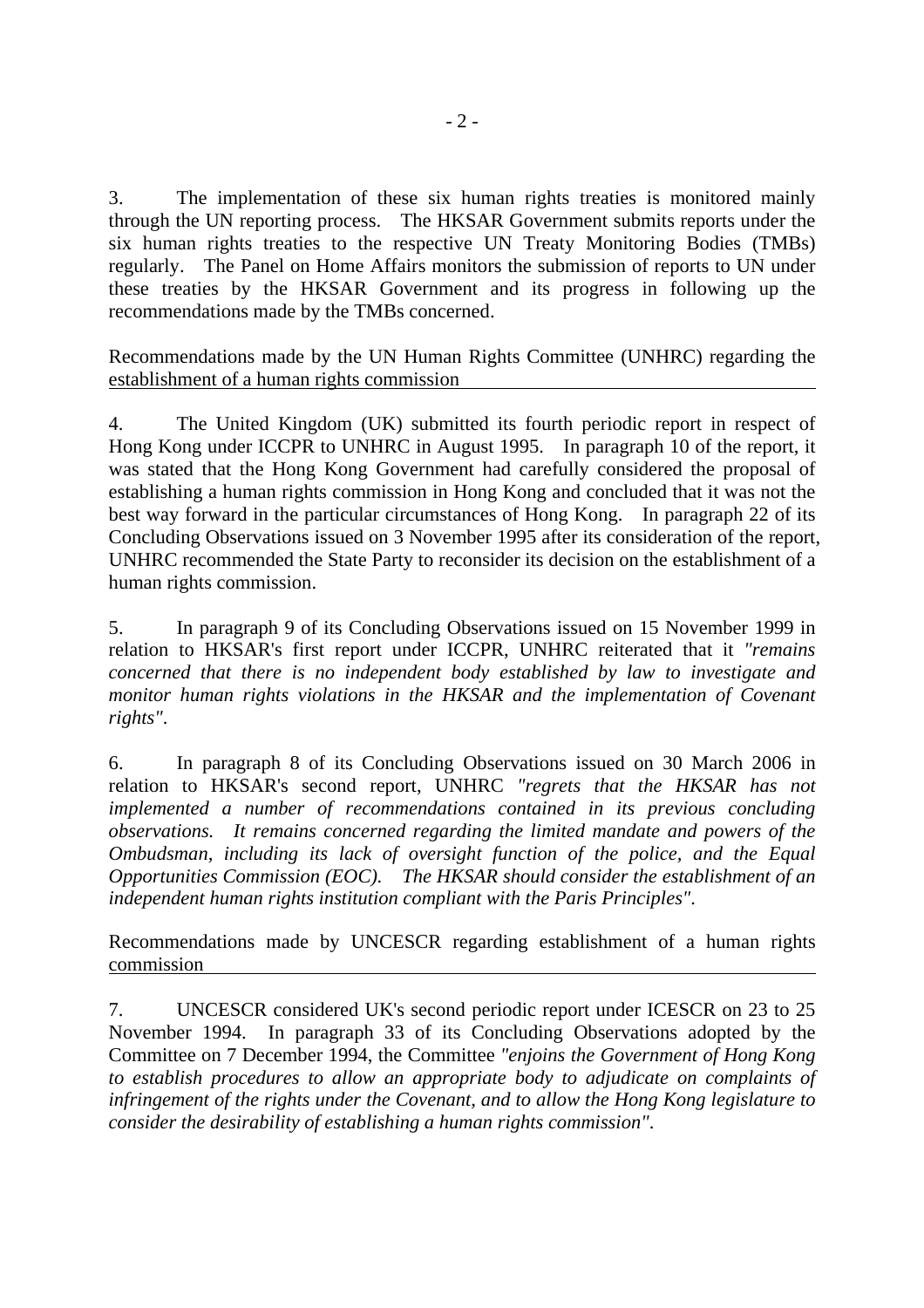8. In paragraph 14 of its Concluding Observations issued by UNCESCR on 6 December 1996 after consideration of UK's third periodic report, the Committee reiterated its serious concern that *"The Hong Kong Government continues to object to the establishment of a human rights commission*".

9. In paragraph 15 of its Concluding Observations issued on 11 May 2001 in relation to HKSAR's first report under ICESCR, UNCESCR reiterated its concern on *"The failure of the HKSAR to establish a national human rights institution with a broad mandate and its failure to establish adequate alternative arrangements for the promotion of economic, social and cultural rights"*.

10. In paragraph 78 of its Concluding Observations issued on 13 May 2005 in relation to HKSAR's second report under ICESCR, UNCESCR reiterated its concern on *"the absence of a human rights institution with a broad mandate, while noting HKSAR's position that the Equal Opportunities Commission has comparable functions"*.

## **Previous discussions held by Panel on Home Affairs on the establishment of a human rights commission**

## Meetings held

11. The issue of the establishment of a human rights commission in HKSAR had been raised at various meetings of the Panel on Home Affairs held on 13 March 2000, 16 July 2001, 7 February 2003, 11 April 2003, 9 May 2003, 21 June 2005 and 9 June 2006 when the submission of reports of HKSAR under ICCPR or ICESCR to UN and the relevant Concluding Observations were discussed. The Panel had also requested the LegCo Secretariat to conduct a research study on the establishment of human rights commissions as well as the monitoring mechanism for the implementation of human rights treaties in other jurisdictions. The relevant research report was discussed at the Panel meetings on 22 March and 14 May 2004.

## The Administration's responses to the calls for setting up a human rights commission

12. Members raised queries from time to time about the reasons for the Administration's repeated refusal of setting up a human rights commission despite the recommendations made by UNHRC and UNCESCR. The Administration had made the following responses -

 (a) the existing framework for the protection of human rights had served Hong Kong well and it did not see any obvious advantage of setting up the proposed institution;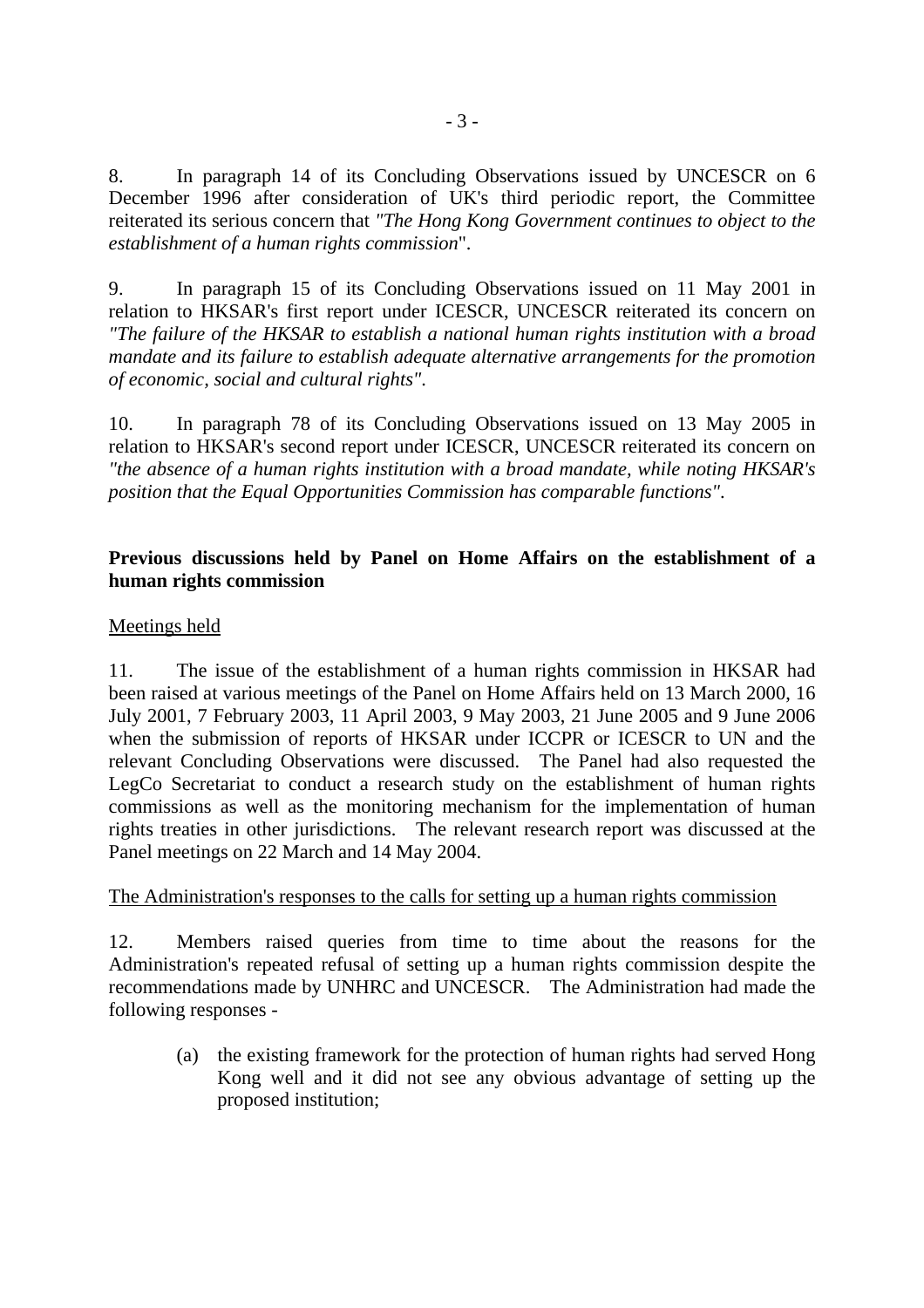- (b) human rights in Hong Kong were founded on the rule of law, an independent judiciary, and a sound legal aid system, and these foundations had been strengthened by the constitutional entrenchment of ICCPR and ICESCR under Article 39 of the Basic Law (BL);
- (c) safeguards were provided by The Ombudsman, EOC, the Privacy Commissioner's Office (PCO) and the legislature;
- (d) non-government organisations (NGOs) and the media also played an active role in the monitoring process;
- (e) proposals for new legislation were vetted by the Human Rights Unit of the Department of Justice to ensure that they complied with the human rights provisions of BL, before they were introduced into LegCo; and
- (f) it would review the need for the establishment of the proposed institution when a major fault had been identified in the existing framework for the protection of human rights.

13. The Administration had also pointed out that UNCESCR had not regarded HKSAR's failure to establish such an institution as a breach of the Covenant. In fact, none of the international human rights treaties which applied to HKSAR required the State Parties to establish a central monitoring body for monitoring human rights.

14. At the Panel's request made at its meeting on 7 February 2003, the Administration agreed in May 2004 to provide annual overviews of developments relating to the aforementioned six treaties applicable to HKSAR. The Administration submitted, in 2004 and 2005, two annual reports of such overviews covering developments relating to the various human rights treaties applicable to HKSAR [LC] Paper No. CB(2)2324/03-04(01) and CB(2)2403/04-05(01)].

Measures considered by the Panel to facilitate the monitoring of the implementation of human rights treaties

15. Noting the Administration's position on the issue of establishment of a human rights commission, some deputations had suggested the following measures to the Panel -

- (a) setting up a subcommittee under the Panel to monitor the implementation of international human rights treaties;
- (b) extending the ambit of EOC to include the monitoring of the implementation of human rights provisions of BL and the Hong Kong Bill of Rights Ordinance;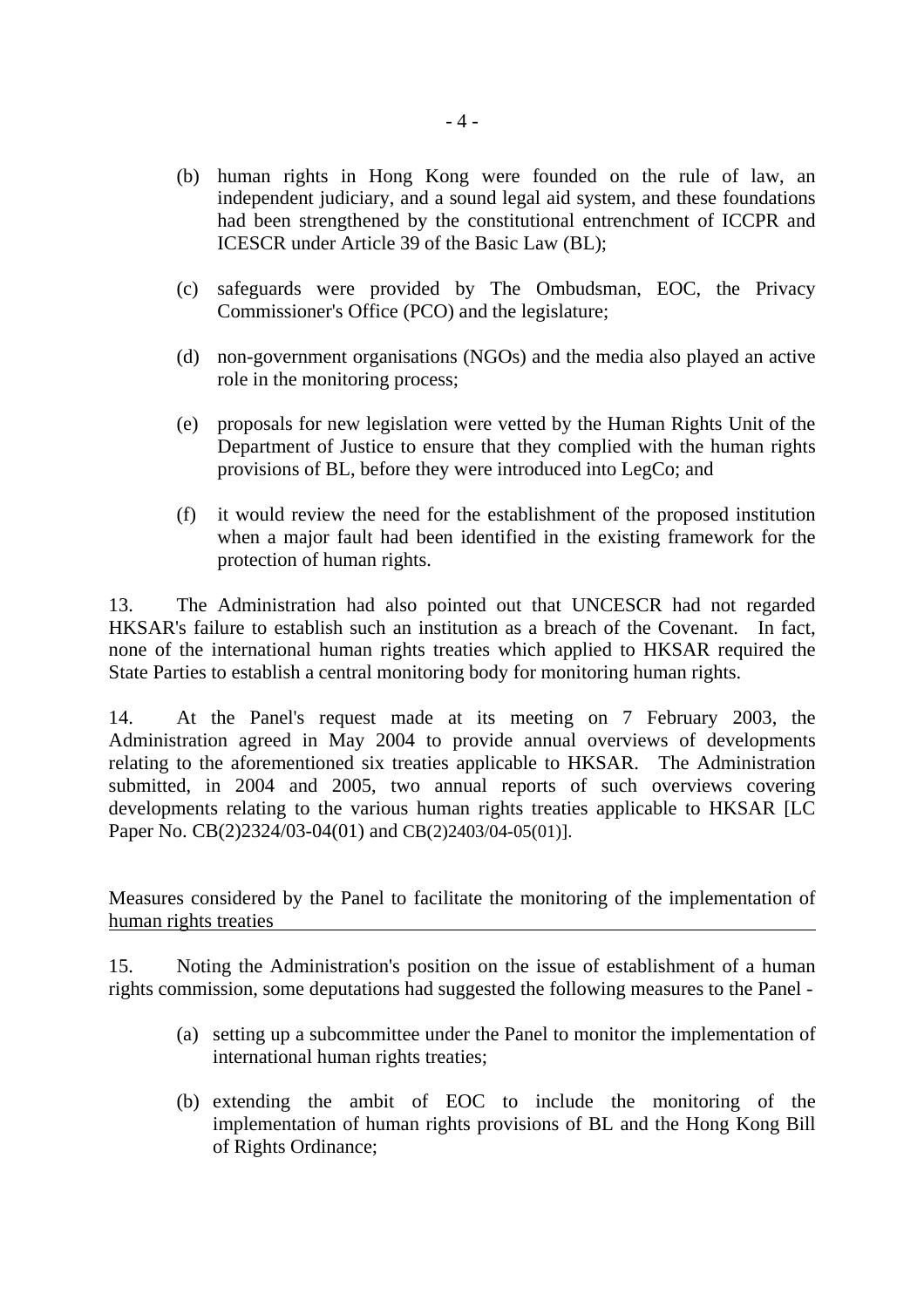- (c) enhancing the existing framework, e.g., enhancing the transparency of the appointment process of members of the existing human rights institutions in order to safeguard the independence of these institutions; and
- (d) setting up an additional unit, similar to the Race Relations Unit, under the Home Affairs Bureau (HAB) to act on complaints relating to discriminatory acts not covered under the existing three anti-discrimination ordinances.

16. Hon Albert HO considered that, given the diversity and complexity of human rights issues, a specialised body should be set up for monitoring the implementation of the human rights treaties and promoting human rights in HKSAR. Hon Cyd HO considered that there was no way to fully monitor the implementation of the human rights treaties in HKSAR unless a human rights commission was established. Hon Emily LAU called on the Administration to conduct a public consultation exercise on the establishment of a human rights commission.

17. The Administration responded that an institution purporting to be a national human rights institution should conform to the Paris Principles, which provided the minimum standards for the status and role of a national human rights commission, in order to secure international recognition. The Administration pointed out that the first step for the establishment of a human rights commission was to have the necessary legislation in place incorporating the provisions of the human rights treaties as applicable to HKSAR. In this connection, the enactment of legislation against racial discrimination would be an important step forward.

18. The Administration further pointed out that EOC conformed quite closely to the requirements in respect of independence, autonomy, pluralism, power of investigation, resources, and the initiation of legal action, which were amongst the key criteria of the Paris Principles. However, its mandate was restricted to the scope of the existing anti-discrimination ordinances and did not cover other human rights. The Administration indicated that, in addition to working on the anti-racial discrimination legislation, it might consider taking other long-term measures, such as examining the possibility of amalgamating the three statutory bodies providing safeguards for human rights in different areas, namely, EOC, The Ombudsman and PCO, to form a human rights commission.

19. The Administration reiterated that, having considered the implications, it was not ready to take the steps necessary for the establishment of an institution that fully met the requirements of the Paris Principles. It had, however, taken steps to enhance its collaboration with NGOs in monitoring the implementation of the international human rights treaties. For example, a regular communication channel was established between HAB and NGOs on human rights issues, i.e. the Human Rights Forum, the first meeting of which was held in October 2003.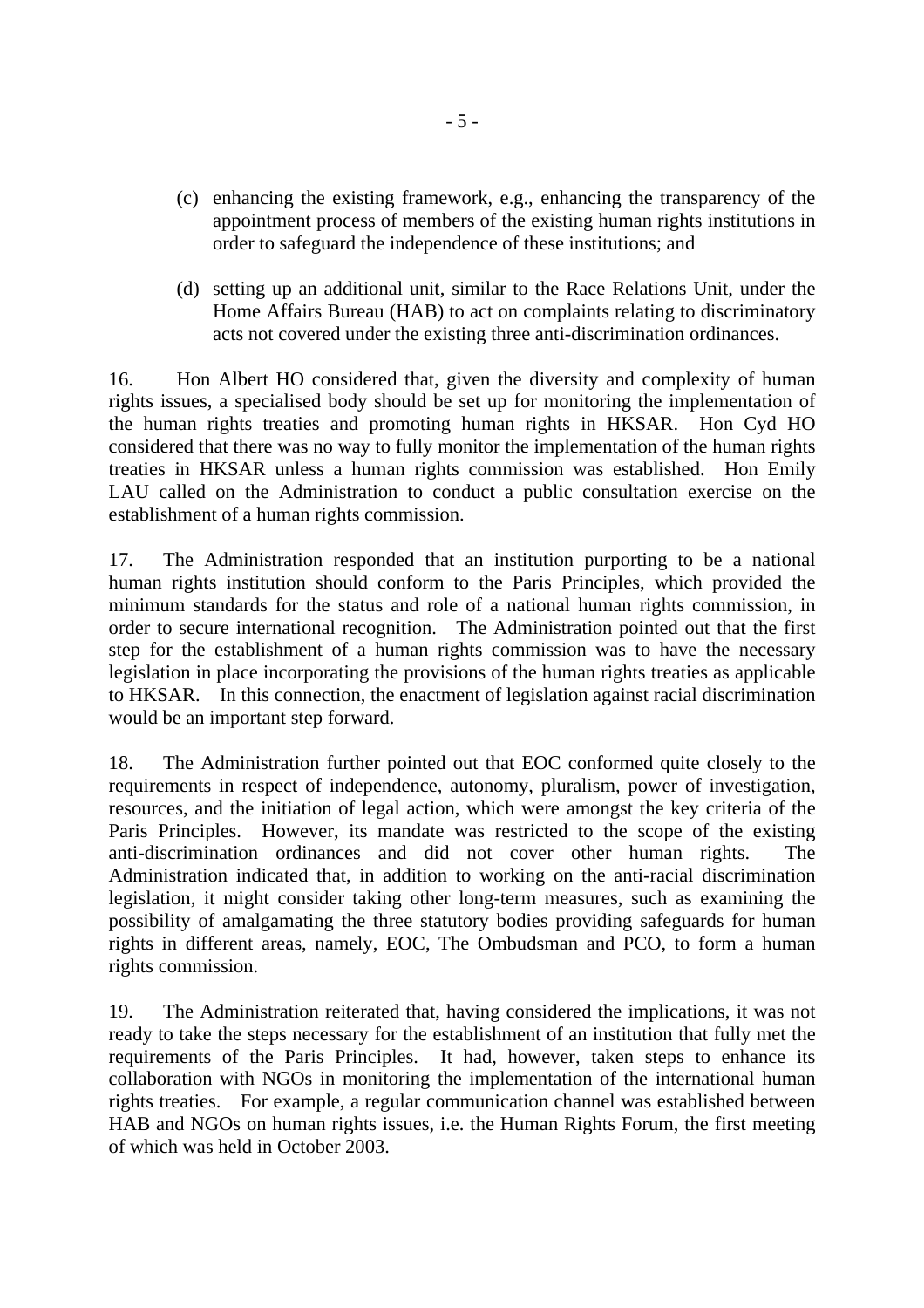## Motion passed by the Panel

20. When the Panel discussed the Concluding Observations adopted by UNCESCR after consideration of HKSAR's second report under ICESCR at its meeting on 21 June 2005, some members present expressed the view that it was of utmost importance to promote and protect human rights. They asked about the major difficulties in setting up a human rights institution in HKSAR.

21. The Administration responded that it agreed in principle to explore the subject matter. However, it would be necessary for the Administration to first enact anti-discrimination legislation in certain areas if it decided to set up a human rights institution which conformed to the Paris Principles. Hon WONG Yung-kan and Hon WONG Ting-kwong, however, expressed concern that a human rights institution with a broad mandate, if set up, might overlap with EOC in functions and responsibilities. The Administration considered that another option could be expanding the ambit of EOC.

22. After discussion, the Panel passed a motion urging the Administration to establish a human rights institution for the purpose of promoting the protection and education of human rights and monitoring the implementation of the various international human rights treaties.

## Recent position of the Administration

23. In its initial response to the concluding observations of UNHRC on HKSAR's second report under ICCPR, the Administration stated that its position remained that Hong Kong's current human rights framework provided sufficient protection and support for human rights in the territory and saw no obvious need for setting up another human rights institution.

24. When the Panel discussed the relevant Concluding Observations at its meeting on 9 June 2006, some deputations expressed the view that the Administration was backtracking on its stance in respect of the establishment of a human rights commission as recommended by UNHRC. They considered that the Administration had previously adopted a fairly open mind on the issue and had agreed in principle to explore in that direction. The Administration responded that it had not changed its stance and had maintained the same position, i.e. it had no plans or timetable for the establishment of the institution as there was no obvious need.

25. Some members expressed dissatisfaction with the Administration's response. They also queried the Administration's position that the recommendations made by TMBs were of an exhortatory nature rather than legally-binding. The Administration explained that it accepted a recommendation made by UNHRC to be binding insofar as it reflected obligations imposed on the HKSAR Government under ICCPR. However, the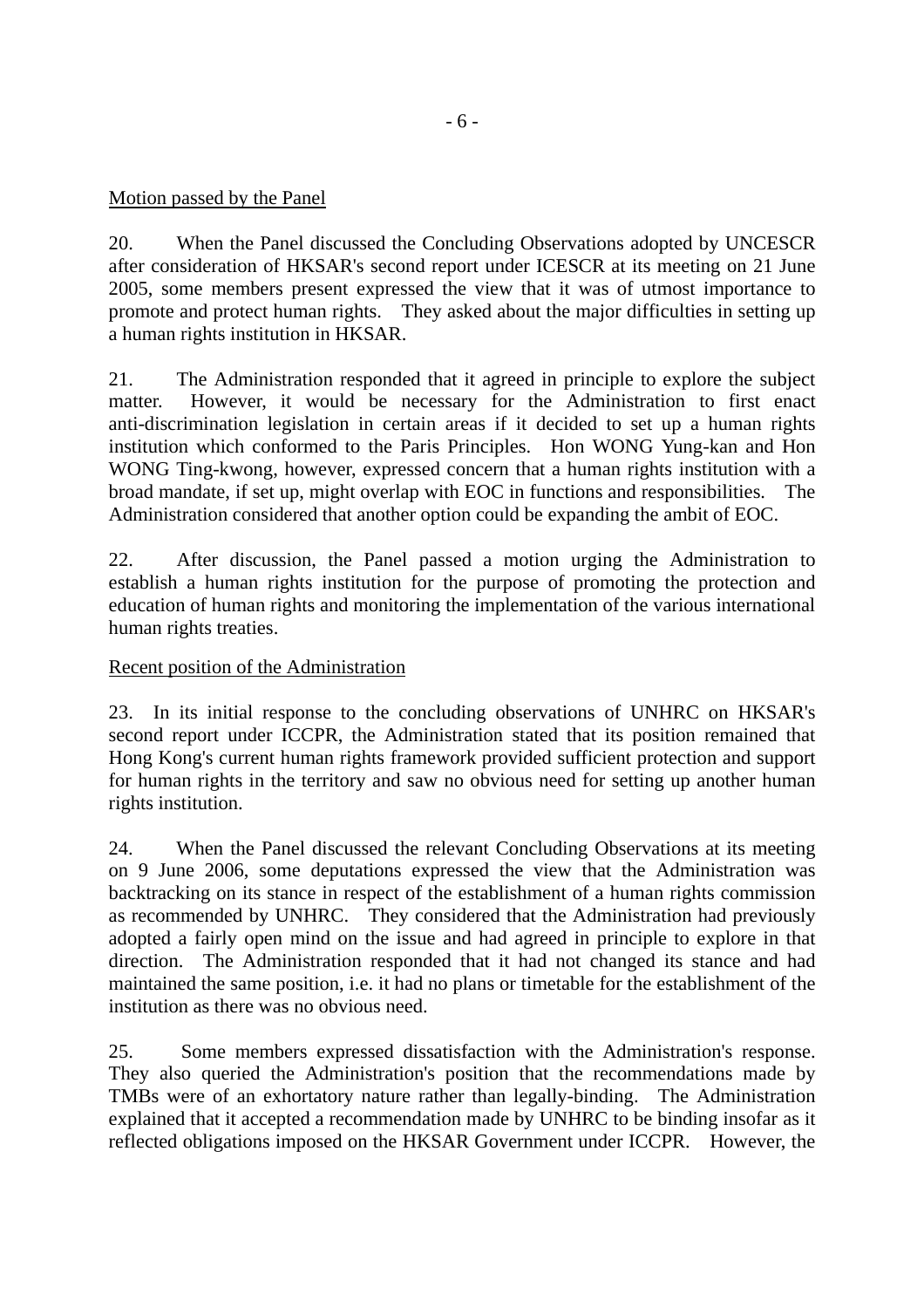Administration was not obliged to follow a recommendation which did not arise from any obligation under ICCPR, such as the recommendation of setting up a human rights commission in HKSAR. The Administration considered that it was merely a recommendation of UNHRC on how to ensure that ICCPR could be properly implemented in HKSAR but the recommendation itself was not legally binding.

26. Hon Albert HO expressed the view that a human rights commission and the Government were not necessarily on opposite sides, and the former could provide checks and balances which were required in an open and pluralistic society. He asked whether the Administration would consider setting up a task force comprising representatives of NGOs to work out concrete proposals for establishing a human rights commission. The Administration responded that it welcomed further opportunities to exchange views on the matter with NGOs at meetings of the Human Rights Forum.

## **Relevant motion and questions moved/raised at Council meetings**

27. At the Council meeting on 1 March 2006, Hon Emily LAU moved a motion urging the Government to implement the recommendations made by UNHRC. The motion was negatived.

28. Details of the questions relating to the establishment of a human rights commission in the HKSAR raised at Council meetings since the first LegCo are in the **Appendix**.

Council Business Division 2 Legislative Council Secretariat 6 February 2007